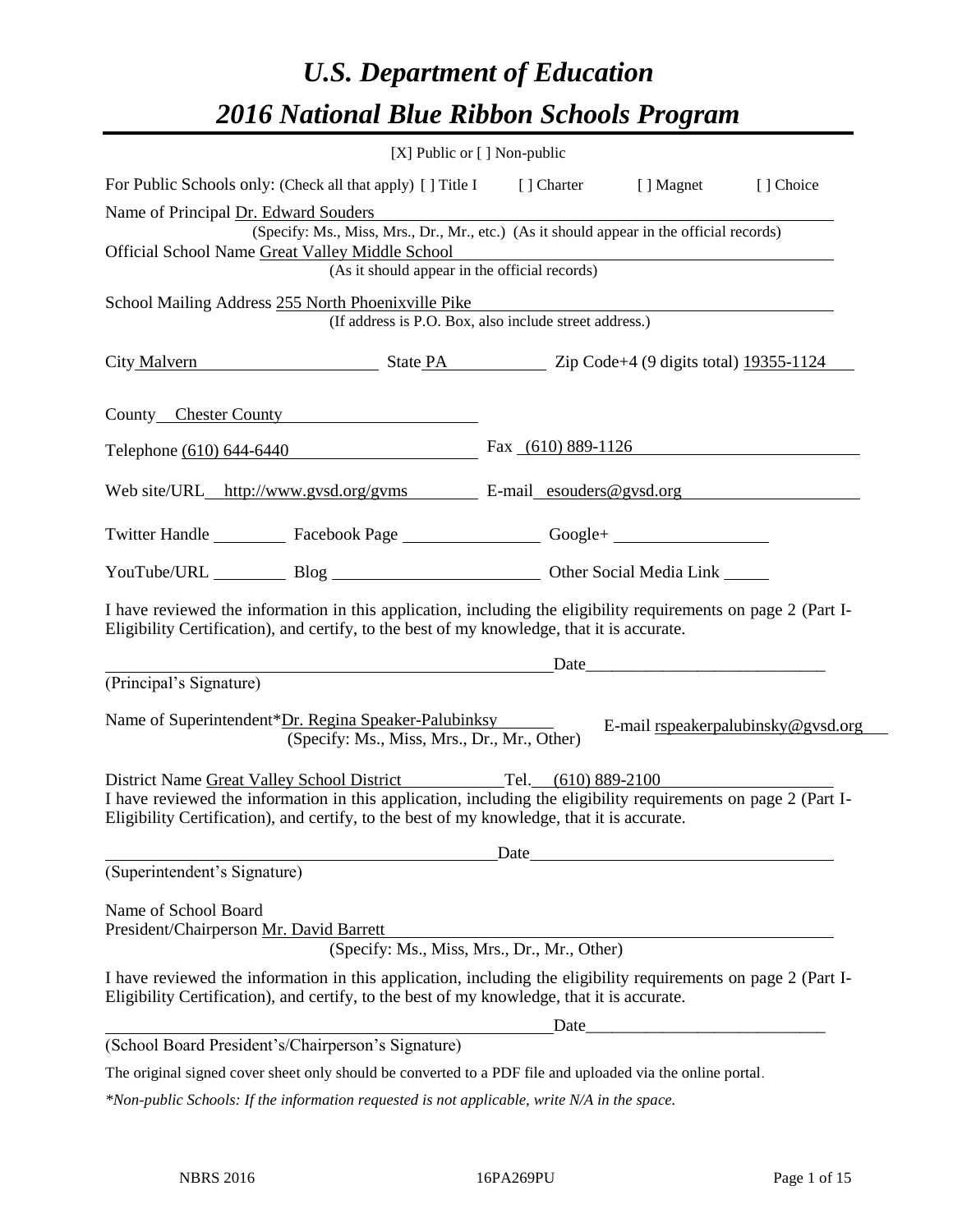The signatures on the first page of this application (cover page) certify that each of the statements below, concerning the school's eligibility and compliance with U.S. Department of Education and National Blue Ribbon Schools requirements, are true and correct.

- 1. The school configuration includes one or more of grades K-12. (Schools on the same campus with one principal, even a K-12 school, must apply as an entire school.)
- 2. The public school has met their state's accountability requirements (i.e., avoided sanctions) in participation, performance in reading (or English language arts) and mathematics, and other academic indicators (i.e., attendance rate and graduation rate) using the most recent accountability results available for the year prior to nomination.
- 3. To meet final eligibility, a public school must meet the state's accountability requirements (i.e., avoided sanctions) in participation, performance in reading (or English language arts) and mathematics, and other academic indicators (i.e., attendance rate and graduation rate) for the year in which they are nominated (2015-2016) and be certified by the state representative. Any status appeals must be resolved at least two weeks before the awards ceremony for the school to receive the award.
- 4. If the school includes grades 7 or higher, the school must have foreign language as a part of its curriculum.
- 5. The school has been in existence for five full years, that is, from at least September 2010 and each tested grade must have been part of the school for the past three years.
- 6. The nominated school has not received the National Blue Ribbon Schools award in the past five years: 2011, 2012, 2013, 2014, or 2015.
- 7. The nominated school has no history of testing irregularities, nor have charges of irregularities been brought against the school at the time of nomination. The U.S. Department of Education reserves the right to disqualify a school's application and/or rescind a school's award if irregularities are later discovered and proven by the state.
- 8. The nominated school or district is not refusing Office of Civil Rights (OCR) access to information necessary to investigate a civil rights complaint or to conduct a district-wide compliance review.
- 9. The OCR has not issued a violation letter of findings to the school district concluding that the nominated school or the district as a whole has violated one or more of the civil rights statutes. A violation letter of findings will not be considered outstanding if OCR has accepted a corrective action plan from the district to remedy the violation.
- 10. The U.S. Department of Justice does not have a pending suit alleging that the nominated school or the school district as a whole has violated one or more of the civil rights statutes or the Constitution's equal protection clause.
- 11. There are no findings of violations of the Individuals with Disabilities Education Act in a U.S. Department of Education monitoring report that apply to the school or school district in question; or if there are such findings, the state or district has corrected, or agreed to correct, the findings.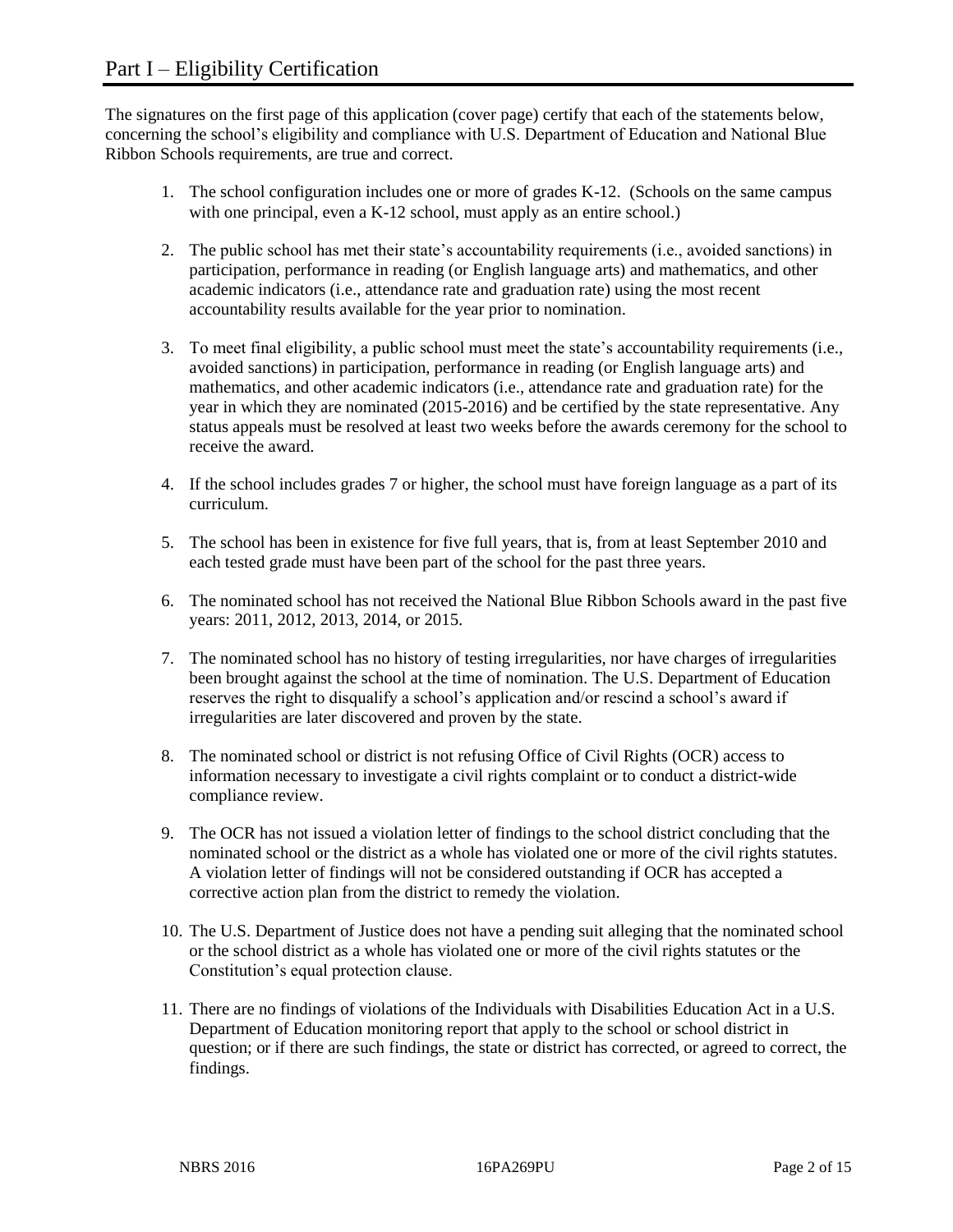## **Data should be provided for the most recent school year (2015-2016) unless otherwise stated.**

#### **DISTRICT**

1. Number of schools in the district  $\frac{4}{4}$  Elementary schools (includes K-8) (per district designation):  $\frac{1 \text{ Middle/Junior high schools}}{}$ 1 High schools 0 K-12 schools

#### 6 TOTAL

**SCHOOL** (To be completed by all schools)

- 2. Category that best describes the area where the school is located:
	- [] Urban or large central city [ ] Suburban with characteristics typical of an urban area [X] Suburban [ ] Small city or town in a rural area [ ] Rural
- 3. Number of students as of October 1, 2015 enrolled at each grade level or its equivalent in applying school:

| Grade                           | # of         | # of Females | <b>Grade Total</b> |
|---------------------------------|--------------|--------------|--------------------|
|                                 | <b>Males</b> |              |                    |
| <b>PreK</b>                     | 0            | 0            | 0                  |
| K                               | 0            | 0            | $\mathbf{\Omega}$  |
| 1                               | 0            | 0            | 0                  |
| 2                               | 0            | 0            | $\Omega$           |
| 3                               | 0            | 0            | $\Omega$           |
| 4                               | 0            | 0            | $\Omega$           |
| 5                               | 0            | 0            | $\Omega$           |
| 6                               | 175          | 171          | 346                |
| 7                               | 166          | 154          | 320                |
| 8                               | 163          | 152          | 315                |
| 9                               | 0            | 0            | $\theta$           |
| 10                              | $\theta$     | 0            | 0                  |
| 11                              | 0            | 0            | 0                  |
| 12 or higher                    | 0            | 0            | $\left( \right)$   |
| <b>Total</b><br><b>Students</b> | 504          | 477          | 981                |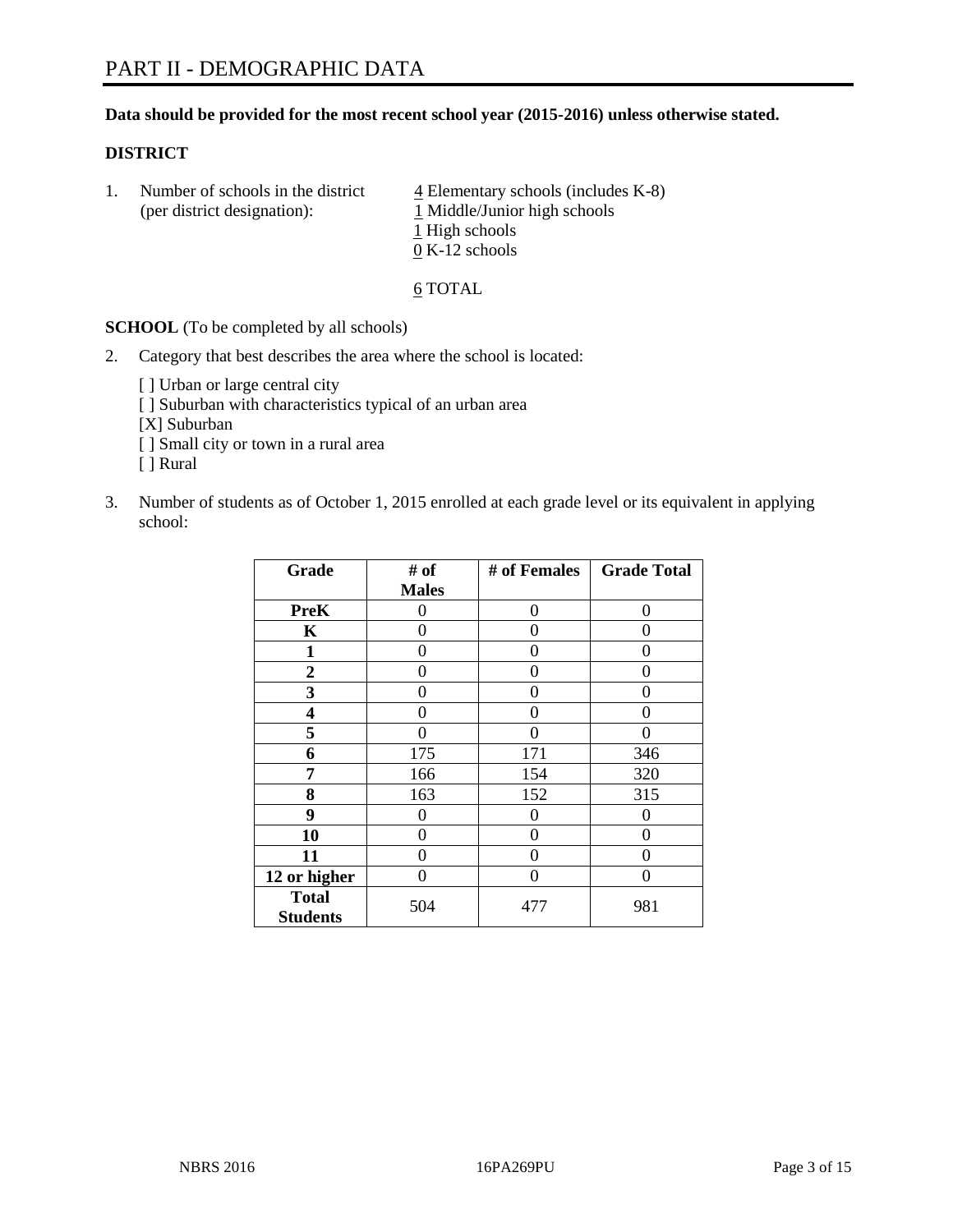the school: 18 % Asian

4. Racial/ethnic composition of  $\underline{0}$  % American Indian or Alaska Native 2 % Black or African American 6 % Hispanic or Latino 0 % Native Hawaiian or Other Pacific Islander 72 % White 2 % Two or more races **100 % Total**

(Only these seven standard categories should be used to report the racial/ethnic composition of your school. The Final Guidance on Maintaining, Collecting, and Reporting Racial and Ethnic Data to the U.S. Department of Education published in the October 19, 2007 *Federal Register* provides definitions for each of the seven categories.)

5. Student turnover, or mobility rate, during the  $2014 - 2015$  school year: 9%

This rate should be calculated using the grid below. The answer to (6) is the mobility rate.

| <b>Steps For Determining Mobility Rate</b>         | Answer |  |
|----------------------------------------------------|--------|--|
| $(1)$ Number of students who transferred to        |        |  |
| the school after October 1, 2014 until the         | 26     |  |
| end of the 2014-2015 school year                   |        |  |
| (2) Number of students who transferred             |        |  |
| <i>from</i> the school after October 1, 2014 until | 58     |  |
| the end of the 2014-2015 school year               |        |  |
| (3) Total of all transferred students [sum of      | 84     |  |
| rows $(1)$ and $(2)$ ]                             |        |  |
| (4) Total number of students in the school as      | 953    |  |
| of October 1, 2014                                 |        |  |
| $(5)$ Total transferred students in row $(3)$      | 0.088  |  |
| divided by total students in row (4)               |        |  |
| $(6)$ Amount in row $(5)$ multiplied by 100        | Q      |  |

6. English Language Learners (ELL) in the school:  $2\%$ 

21 Total number ELL

Specify each non-English language represented in the school (separate languages by commas): Albanian, Arabic, Bengali, Bulgarian, Chinese, English, Filipino, French, Gujarati, Hebrew, Hindi, Japanese, Kannada, Korean, Malayalam, Marathi, Polish, Spanish, Tamil, Telugu, Urdu, and Vietnamese

- 7. Students eligible for free/reduced-priced meals: 12 % Total number students who qualify: 119
- 8. Students receiving special education services: 15 %

145 Total number of students served

Indicate below the number of students with disabilities according to conditions designated in the Individuals with Disabilities Education Act. Do not add additional conditions. It is possible that students may be classified in more than one condition.

| 24 Autism               | $\underline{0}$ Orthopedic Impairment   |
|-------------------------|-----------------------------------------|
| 0 Deafness              | 35 Other Health Impaired                |
| 0 Deaf-Blindness        | 62 Specific Learning Disability         |
| 9 Emotional Disturbance | 13 Speech or Language Impairment        |
| 1 Hearing Impairment    | 0 Traumatic Brain Injury                |
| 1 Mental Retardation    | 0 Visual Impairment Including Blindness |
| 0 Multiple Disabilities | 0 Developmentally Delayed               |
|                         |                                         |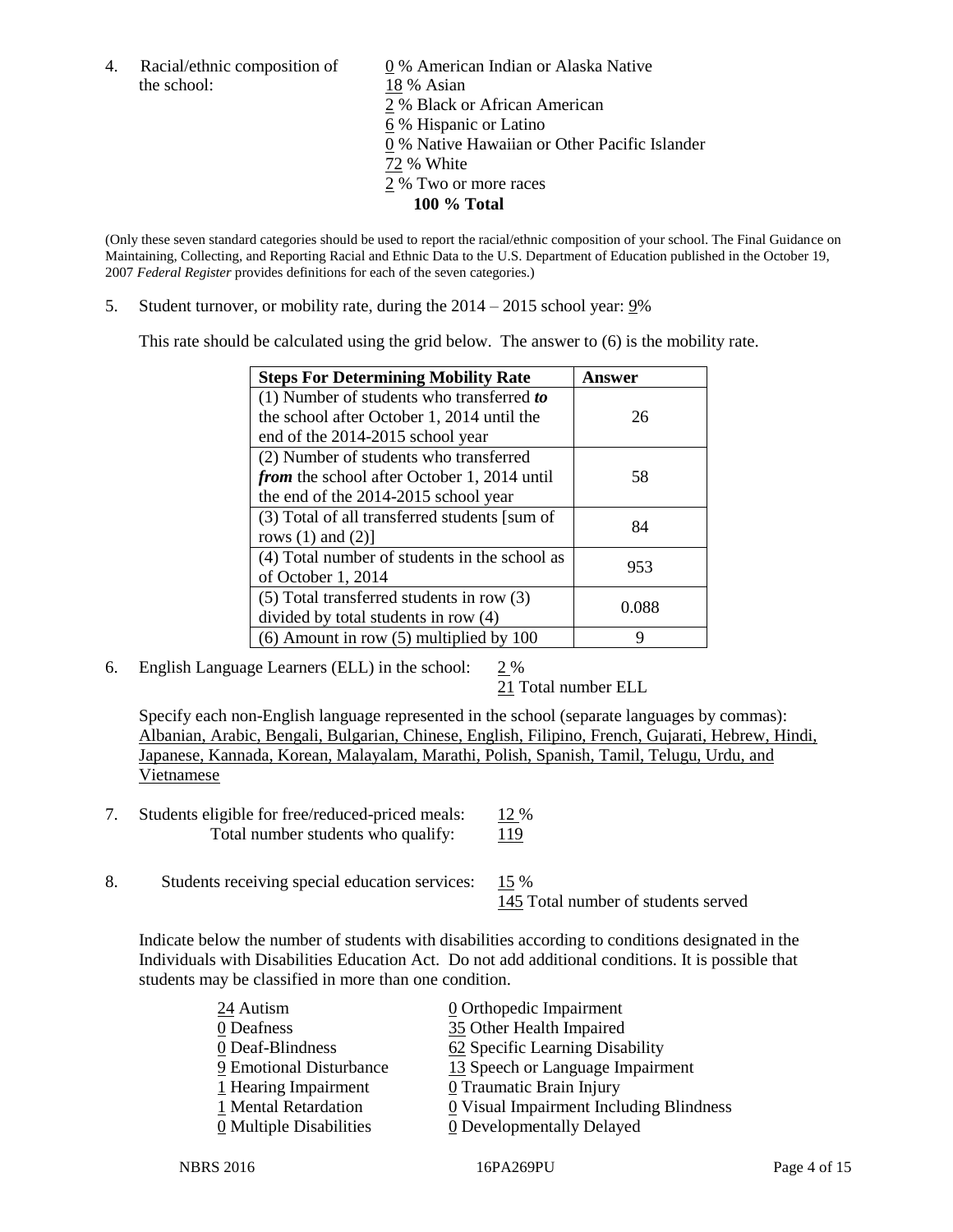- 9. Number of years the principal has been in her/his position at this school: 9
- 10. Use Full-Time Equivalents (FTEs), rounded to nearest whole numeral, to indicate the number of school staff in each of the categories below:

|                                       | <b>Number of Staff</b> |
|---------------------------------------|------------------------|
| Administrators                        |                        |
| Classroom teachers                    | 39                     |
| Resource teachers/specialists         |                        |
| e.g., reading, math, science, special | 37                     |
| education, enrichment, technology,    |                        |
| art, music, physical education, etc.  |                        |
| Paraprofessionals                     | 28                     |
| Student support personnel             |                        |
| e.g., guidance counselors, behavior   |                        |
| interventionists, mental/physical     |                        |
| health service providers,             | 6                      |
| psychologists, family engagement      |                        |
| liaisons, career/college attainment   |                        |
| coaches, etc.                         |                        |

- 11. Average student-classroom teacher ratio, that is, the number of students in the school divided by the FTE of classroom teachers, e.g.,  $22:1$  22:1
- 12. Show daily student attendance rates. Only high schools need to supply yearly graduation rates.

| <b>Required Information</b> | 2014-2015 | $2013 - 2014$ | 2012-2013 | 2011-2012 | 2010-201 |
|-----------------------------|-----------|---------------|-----------|-----------|----------|
| Daily student attendance    | 77%       | 97%           | 97%       | 97%       | 96%      |
| High school graduation rate | 9%        | 0%            | 0%        | 9%        | 0%       |

## 13. **For high schools only, that is, schools ending in grade 12 or higher.**

Show percentages to indicate the post-secondary status of students who graduated in Spring 2015.

| <b>Post-Secondary Status</b>                  |                |
|-----------------------------------------------|----------------|
| Graduating class size                         |                |
| Enrolled in a 4-year college or university    | 0%             |
| Enrolled in a community college               | 0%             |
| Enrolled in career/technical training program | 0%             |
| Found employment                              | 0%             |
| Joined the military or other public service   | 0%             |
| Other                                         | $\frac{10}{6}$ |

14. Indicate whether your school has previously received a National Blue Ribbon Schools award. Yes X No

If yes, select the year in which your school received the award. 1998

15. In a couple of sentences, provide the school's mission or vision statement.

Ensuring that every student is inspired and prepared to be a passionate lifelong learner and a productive invested participant in the local and global community.

16. **For public schools only**, if the school is a magnet, charter, or choice school, explain how students are chosen to attend. .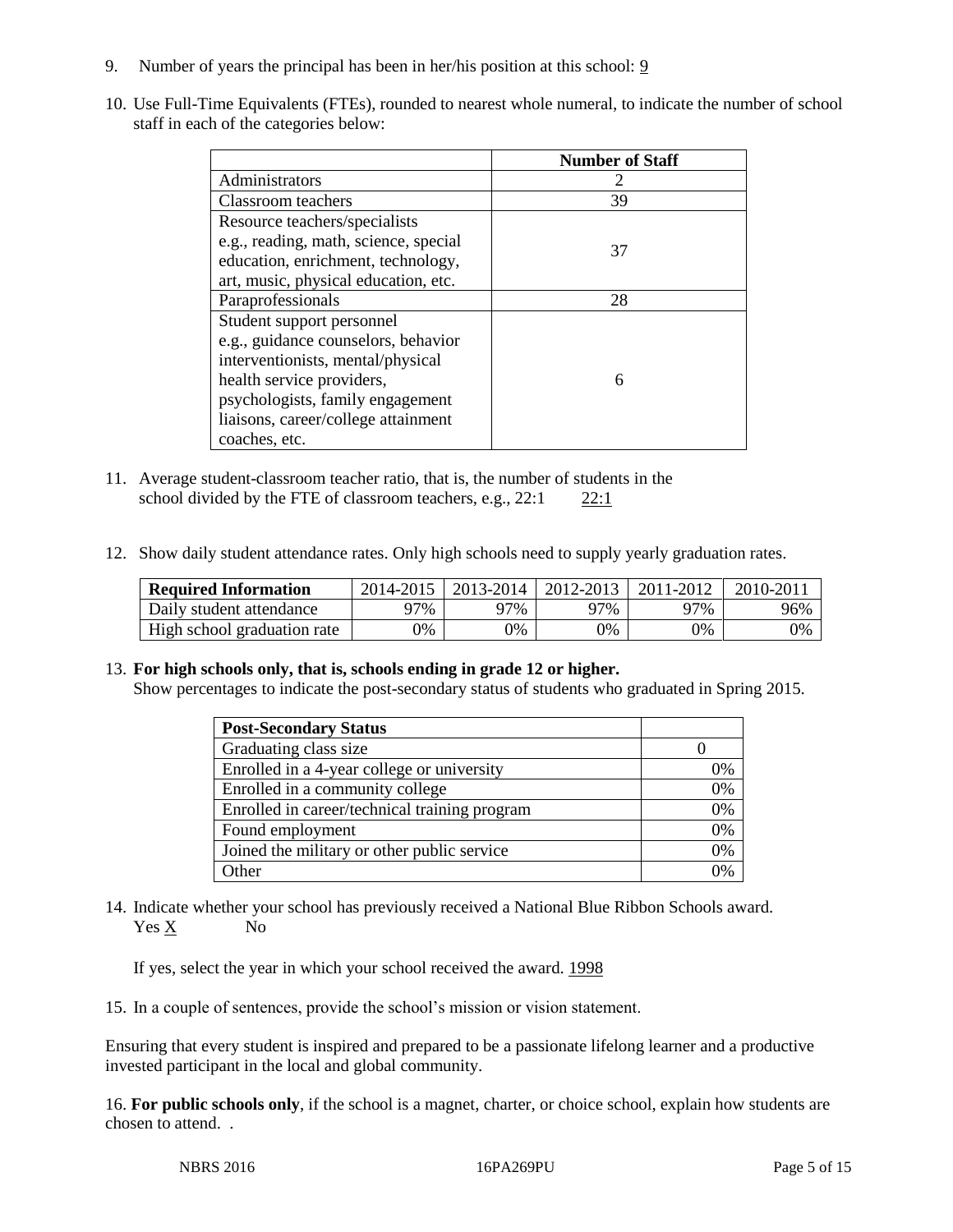## PART III – SUMMARY

Great Valley Middle School (GVMS) is dedicated to an essential mission: to ensure that every student is inspired and prepared to be a passionate lifelong learner and a productive invested participant in the local and global community. Our school community is a student-centered one, focused on the whole child not just in theory, but in practice. We are proud Patriots, on a beautiful campus in Malvern, PA, with a faculty and administration dedicated to the idea that every student has worth. Our school community is becoming increasingly diverse, representing twenty-two languages and a broad range of socio-economic, religious, and ethnic backgrounds. High expectations are a defining attribute of our community, and we welcome parental and community investment in our students' achievements. Our philosophy is influenced in part by the tenets of This We Believe, which outlined the sixteen characteristics of a successful middle school. We have leveraged our previous recognition as a Blue Ribbon School by using it as our standard. We have consistently searched for ways to keep the standard of excellence in place by implementing best practices and reviewing our instructional process, curricular development, and professional development opportunities at our school.

Traditions are at the heart of our school culture and reflective of tremendous student, faculty, and community engagement. For forty years, seventh graders have attended our school's unique outdoor education program at Cape Henlopen State Park in Delaware. This year, the guidance department will host the eleventh annual Heritage Fest. Sixth graders attend visual presentations by classmates, representing the food, attire, culture, and geography of approximately twenty-five countries. For four decades, each December, current and retired faculty members perform a drama production of Charles Dickens' A Christmas Carol for the students who have recently studied the heartwarming classic. This year will mark our eleventh annual Arts Night, a celebration of students' musical performances, the visual arts, poetry, and a culinary demonstration, attended by over one thousand community members. In June eighth graders will travel on an overnight field trip to Washington D.C.'s historical sites and museums. In recent years, a new tradition has developed for sixth and seventh graders. They begin each school year participating in a Ropes Course program designed to promote teamwork, cooperation, and self-esteem through structured problem solving activities and experiential learning. This focus on community building is foundational, structuring every program and revealed even in our smaller and newer traditions.

Another characteristic of our exemplary school culture are the supports we offer for students to develop academically, socially, emotionally, and culturally. Teachers come in before the school day and stay afterwards to help students with academic work. Our staff is present outside the classrooms: at games, dances, club trips, and community events. Our student assistance team meets weekly to discuss interventions for at-risk students, and faculty members mentor individual students and share school policies and resources for those students in need of support. Technology is a daily part of our students' instructional day. The school has implemented a "Bring Your Own Technology" (BYOT) program that allows students to use their own technology to enhance the learning experience at school, and our guidance department provides computers to economically disadvantaged students.

Our positive climate is evident because the majority of our students participate in our school's athletic programs, academic and service clubs, and performing arts groups. The daily announcements, broadcast from our student run television studio, celebrate our students' achievements in these areas, including victories on the field and gym, but also the fundraising totals for the Wounded Warrior Project or the number of jeans collected for homeless youth, entertaining video clips from our fall musical, and student council commercials for our Chili Cook-Off. Builders Club, Student Council, and the National Junior Honor Society (NJHS) implement service activities throughout the school year that would not be possible without the empathic participation of our student body and faculty. These include students singing for nursing home residents, hosting a Bingo Night for adults with special needs, raising money for charities like the American Cancer Society, and conducting clothing and food drives for local pantries and shelters.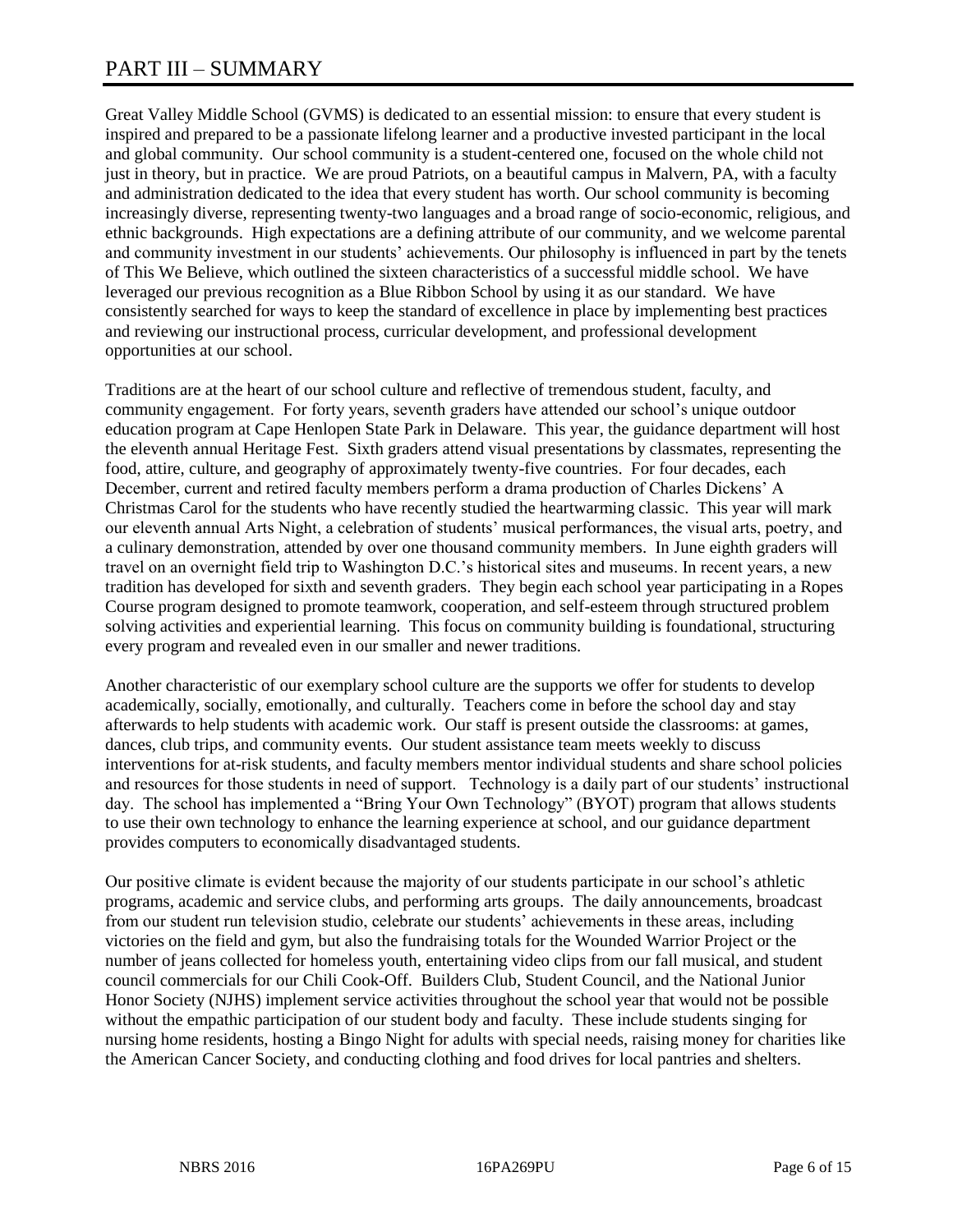Much of the support for students is provided through their peers, allowing unique opportunities for student leadership and increasing students' connections with each other. NJHS members tutor their classmates. 8th grade student leaders help sixth graders transition to the middle school through an orientation program called W.E.B, "Where Everyone Belongs." Since its inception ten years ago, this program has included a day prior to the start of school for sixth graders to meet each other, counselors, and student mentors, and to get acclimated to the building. Over eighty student mentors visit students' advocacy rooms to answer questions and help sixth graders in the hallways with schedules and lockers once school begins.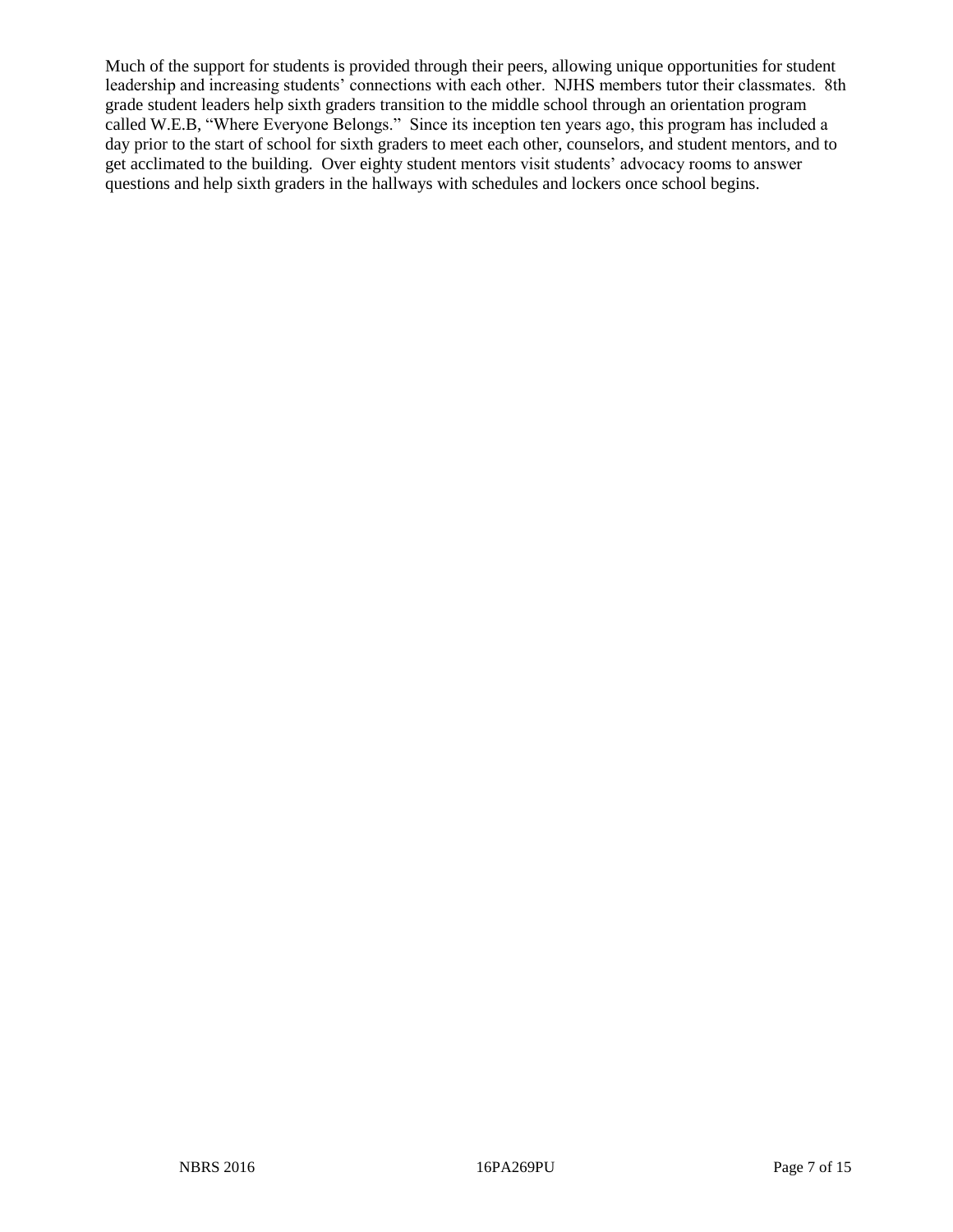## 1. Core Curriculum:

Our school's core subjects of social studies, mathematics, science, and English/Language Arts (ELA) were developed in accordance with the Pennsylvania State Core Standards (PACS).

Social studies education in sixth, seventh, and eighth grade encourages students to improve their communication and research skills, and make connections to the real world. This curriculum offers many opportunities to develop students' critical reading skills and academic writing, especially on summative assessments. The sixth grade curriculum's main focus of study is the Ancient World. Students also learn how the five fundamental themes of Geography answer essential questions about how the themes affect the way people live. The seventh grade social studies curriculum is designed as a survey course introducing students to the seven social sciences of history, political science, economics, geography, psychology, sociology, and anthropology. United States history from the colonies in 1607 to its emergence as a world power in 1920 is the focus of the eighth grade social studies curriculum.

Decisions on how to implement the PACS for mathematics were made at the local level; therefore, Great Valley wrote a curriculum that adapted the Singapore Math program to fit the needs of our students and promote advanced critical thinking by asking students to apply mathematical concepts and skills to realworld situations through mathematical reasoning. Our curriculum standards are designed to increase college and career readiness to an internationally competitive level. Ratios, proportional reasoning, and algebraic thinking are the targeted areas of the math curriculum. Rather than teaching topics in isolation, these concepts are covered at a rigorous level, requiring students to make mathematical connections across units and even grade levels. Foundational skills are acquired through a strong focus on conceptual understanding, procedures, fluency, and application. The use of manipulatives and model drawing has become part of our math culture. This in-depth understanding allows students to make the connections required to apply math reasoning to rigorous and novel challenges.

All three grade levels of science instruction cultivate students' scientific understanding using a hands-on, inquiry based approach. There is an emphasis on the analysis and synthesis of scientific observations and data. These results are communicated through technical writing. Because science classes are heterogeneously grouped, teachers use a variety of collaborative learning activities and differentiated instruction to meet the needs of all science learners. The sixth grade science curriculum develops a variety of scientific processing skills while exploring such topics as chemistry, physics, and the environment. In seventh grade, basic principles of biology are taught including cell, life processes, heredity, classification, and ecology. The eighth grade science course is a survey of Earth and space sciences. Astronomy, meteorology, geology, and natural resources are topics explored through lab experiences, the use of models, and the daily use of technology.

Sixth grade ELA classes benefit from a double period of instruction; one period is devoted to reading instruction and a second period focuses on writing. All seventh and eighth grade ELA classes occur in a single period of instruction. Reading instruction is anchored in meaningful reading opportunities that examine quality literature that address contemporary and engaging issues. These reading experiences span a wide range of genres and reflect conventional as well as digital forms of communication. Discussions, group activities, and written responses form the basis for gauging students' comprehension. Direct instruction of vocabulary skills and word study enable students to encounter increasingly complex texts. Additionally, one period per week is devoted to personal choice reading in a Reading Workshop format to promote a love of reading. Students receive explicit instruction in the writing process. During the year students produce compositions for a variety of purposes and audiences. Grade level, district, and state writing rubrics provide a consistent evaluation of each student's growth as a writer. Grammar instruction includes explicit instruction and lessons embedded in the writing process. This moves students towards independence as editors of their written work.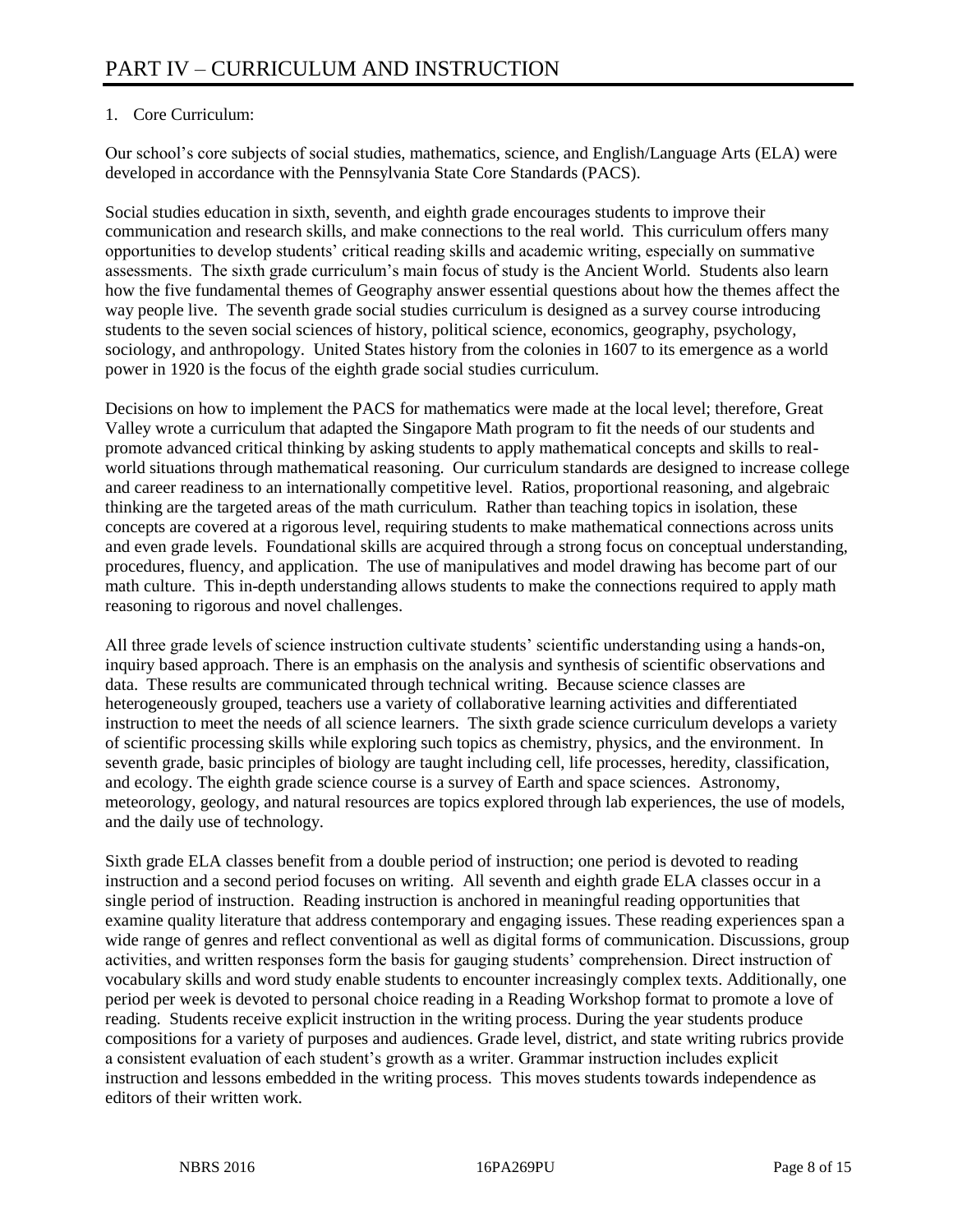Within all grades across the core subject areas, there are opportunities for students to develop speaking, listening, writing, reading, and research skills and to practice the application of technology. These skills are an integral part of communication in the modern world that our students will be well-equipped to utilize.

## 2. Other Curriculum Areas:

All students have two periods a day devoted to special area education. Family and Consumer Sciences (FACS), art, music, and technology education are experienced in a 45 day rotation, while computer applications, physical education (PE), and health classes are taken two days a cycle all year long. Each class addresses PA state standards.

During the FACS rotation, students learn real world skills like financial and resource management, food science and nutrition, child development, and being a wise consumer. Students explore health risks associated with eating disorders, as well as how to prepare nutritious meals. The hand and machine sewing units appeal to our tactile and kinesthetic learners. FACS allows children to develop knowledge and skills to make responsible personal, family, and work choices as adults.

In addition to designing individual fitness plans in health class, students learn about nutrition, drugs, tobacco, and sex education. A highlight for students is when the Positive I.D. Club from the high school visits our health classes and teaches about positive personal power during the drug, alcohol, and tobacco unit.

PE focuses on lifetime fitness and traditional team sports. Students are socially and emotionally challenged through team building and challenge by choice activities. For example, our eighth grade PE classes create and administer new fitness assessments that measure one of the eleven fitness components.

The visual arts curriculum uses the Geddy Model of Disciplined Based Art Education. Students engage in art production, aesthetics of art, art history, and philosophy of art in a blended format. Higher level questioning is stressed in each unit. Written responses to art are captured in student journals.

The music curriculum incorporates all facets of music: singing, playing, performing, creating, creative play, improvisation, music history, cultural music, music theory, and music technology. These skills include musicianship and performance etiquette, critical listening, composition and production, and appreciation of the historical and cultural perspective of music in regards to styles, genres, and social significances. In the most recent curriculum revision, the music department added a focus on technology. Sixth graders study music form, seventh graders compose music, and eighth graders analyze music in film.

The technology education curriculum develops a variety of science, technology, engineering, and math concepts through problem-based learning. The focus in sixth grade is on renewable energy and natural resources which culminates in the making of a solar car. In addition to learning about the fundamentals of GPS, seventh graders develop technical drawing skills to build and launch a rocket. By eighth grade, the foundation is set to explore structural and electrical engineering, Computer Aided Drafting, and 3D printing and modeling.

Computer applications' goal is to prepare students with computing skills and knowledge of technology. Sixth grade students concentrate on keyboarding and begin instruction with Microsoft Office programs, so by seventh grade they are able to make interactive presentations and manipulate spreadsheets. In eighth grade, students learn the basics of a database, make animations, and create movies using a video editing software. Much of the classwork directly employ concepts learned in other classrooms while simultaneously supporting lessons and projects in core content areas.

Seventh grade students have the unique opportunity to select two languages to explore for 90 days. In French, German, Latin, or Spanish, the two main goals are to build basic conversational skills and broaden students' appreciation and understanding of world cultures. In eighth grade, students pick one language to take as an elective; this class meets daily. Each language option offers distinct experiences that appeal to all learners. For example, eighth grade students participate in a pen pal exchange with a French middle school.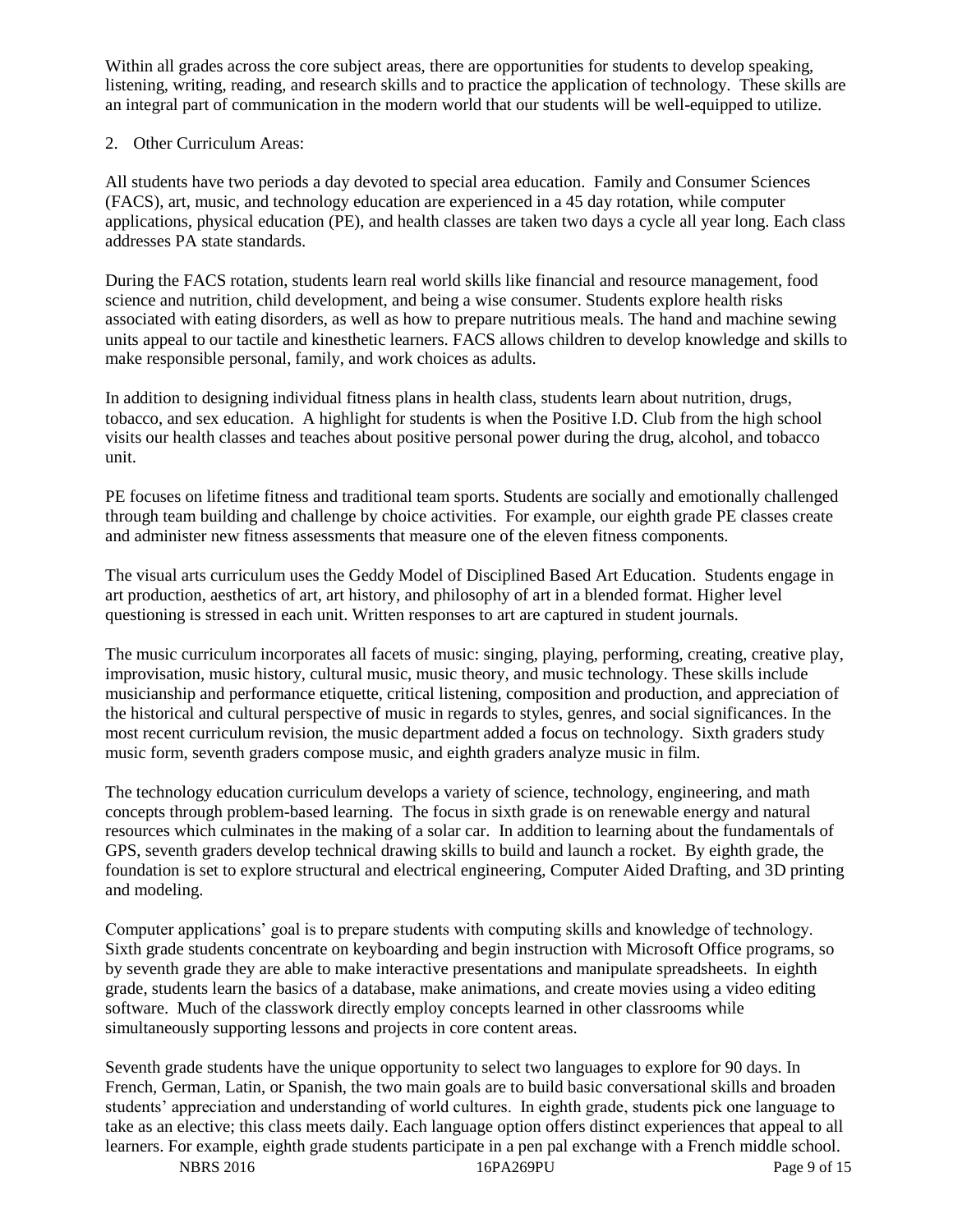This exchange has been going on for several years now and has resulted in long-lasting friendships. A 22 year old former student shared that on a recent trip to Europe, she met her pen pal from this very exchange that began for her in eighth grade.

For assignments requiring research in any subject area, the librarian teaches students about subscription databases and effective and efficient search strategies that students can employ throughout their academic career. The library's large collection of nonfiction and fiction resources, as well as electronic resources, provides strong support to curricular areas, especially in the area of ELA and reading.

3. Instructional Methods and Interventions:

Our school sets high expectations for our students by encouraging all children to continually acquire and apply new skills and knowledge. We expect each student to achieve the academic standards of the program in which he/she is enrolled. At times, students need extra support to accomplish these expectations. Our school's variety of instructional methods and interventions help four different student populations: struggling readers, Mentally Gifted students, English Language Learners (ELL), and Learning Support (LS) students.

GVMS recognizes that struggling readers are in need of support, so the staff reviews assessment data when creating class lists for our two remedial reading courses. Strategic Reading is a class that strengthens comprehension skills and promotes strategy acquisition to tackle fiction and non-fiction texts. Critical Reading continues to foster independent critical thinkers who can interpret a variety of texts. Both courses provide formal reading instruction by a certified reading specialist.

GVMS acknowledges that gifted students exhibit strengths in problem solving and/or critical thinking skills that require specialized instruction. Our gifted students attend daily seminars and extension periods that address varied interests such as Philosophy, Shakespearean drama, creative writing, coding in the arts, and architecture. Many of these opportunities include technology, field trips, and guest speakers. These seminars and enrichment periods are in addition to the differentiation gifted students receive in the regular education setting.

Our ELL program is unique because we have classes for our Entering, Beginning, and early Developing level students which integrate English language instruction with ELA and social studies. Taught by a certified English as a Second Language (ESL) Program Specialist, these classes provide a sheltered environment to read, write, listen to, and speak academic English while also making personal connections with the curriculum. All ESL instruction is in a small class environment, allowing these students to safely take risks with their language acquisition.

The LS program focuses on students who have an Individual Education Plan (IEP). Our school offers direct instruction academic classes, along with specialized programs such as Wilson and Just Words. Students who need remediation in the regular education classrooms are offered reading, writing, and math labs. All students are provided with a Guided Study class to focus on organization, study skills, and homework completion. Recently, our administrators and teachers identified a new population of students who need support due to executive functioning difficulties; therefore, GVMS implemented an Executive Functioning program in 2014.

4. Assessment for Instruction and Learning and Sharing Assessment Results:

GVMS prides itself on the variety of assessment tools used to track student achievement and inform teacher instruction. Formative and summative assessments are the two main categories of measuring instruction and learning. Teachers adjust for the needs of students by using formative assessments in daily instruction. In addition to homework and quizzes, formative assessments include exit tickets, journal reflections, and student-teacher conferences. These formative assessments help teachers determine how and when their instruction needs to be adjusted, and which students may be in need of enrichment or remediation.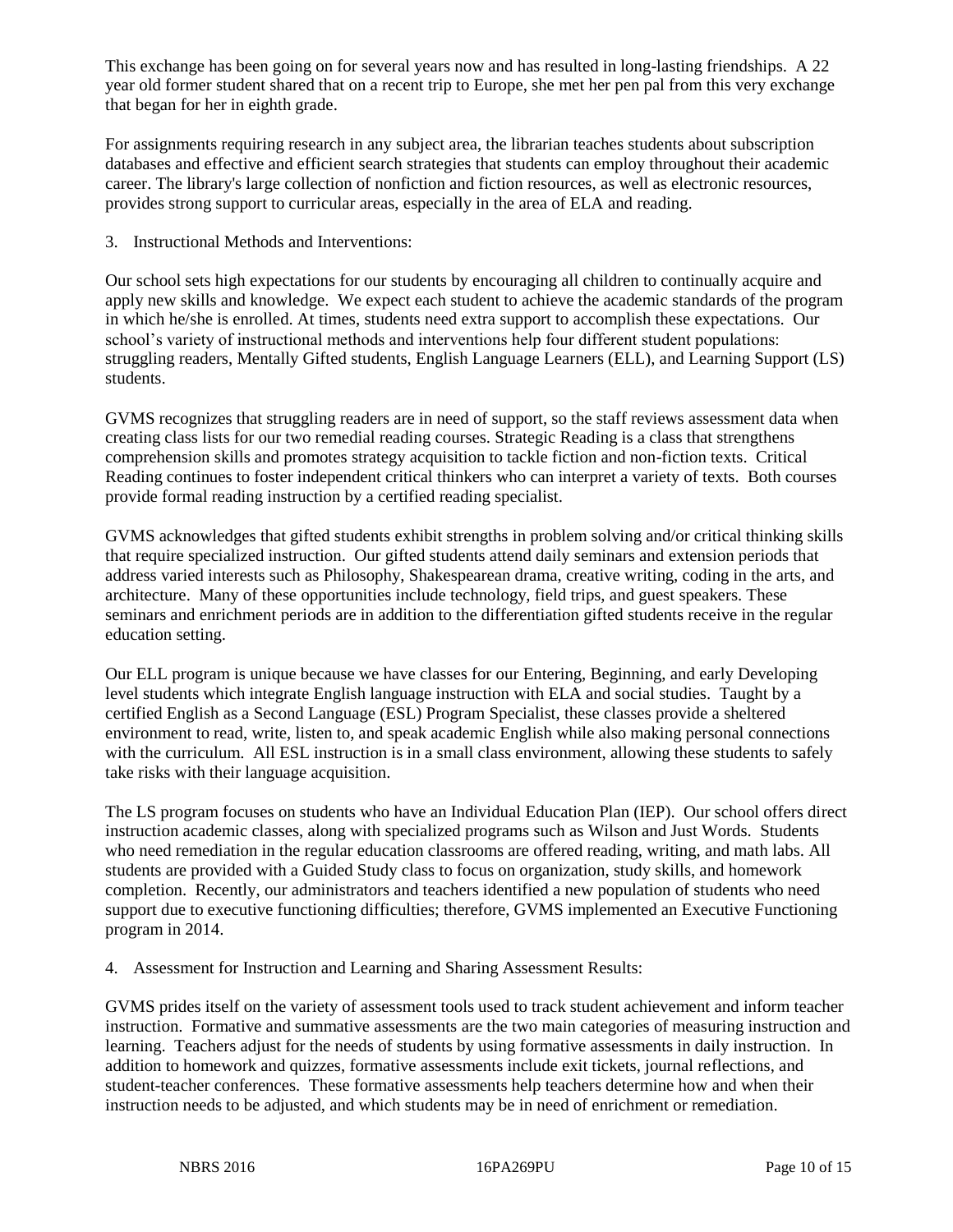Students' cumulative knowledge is evaluated through summative assessments. All teachers use common summative assessments to measure the application of skills, mastery towards standards, and student growth. Summative assessments take many forms at GVMS; project-based assessments, oral presentations, essays, and tests are prevalent in our classrooms. Also, some instructors, like those teaching 8th grade science, have developed and regularly use computer-based assessments in an online learning management system.

In addition to teacher-created summative and formative assessments, GVMS utilizes two other diagnostic measures to inform instruction: the Measures of Academic Progress (MAP) test and the Pennsylvania System of School Assessment (PSSA). MAP, a nationally normed computer assessment in reading and mathematics, is given to all students three times a year. This test gives teachers and administrators more indepth data on individual students' progress with specific reading and math strands. This information, along with PSSA data, is analyzed by both grade level and content teams in order to provide interventions for students in need of support, and enrichment for students who have shown mastery in specific strands. This also allows for teachers to find data trends within a whole class that might justify an adjustment in instruction, as well as aids our administrators in determining the degree to which our programs enable students to make substantial academic progress.

Great Valley works hard to ensure that our assessment results are shared with a variety of stakeholders. Through Skyward, our online student information system, parents and students have instant access to all grades as well as MAP and PSSA scores. During parent-teacher conferences, teachers help parents interpret this student data and discuss ways in which the needs of that student can be met both at home and at school. Additionally, our school board receives regular updates about student growth via MAP test data, and our PSSA scores are reported in local newspapers, so tax-payers are kept informed.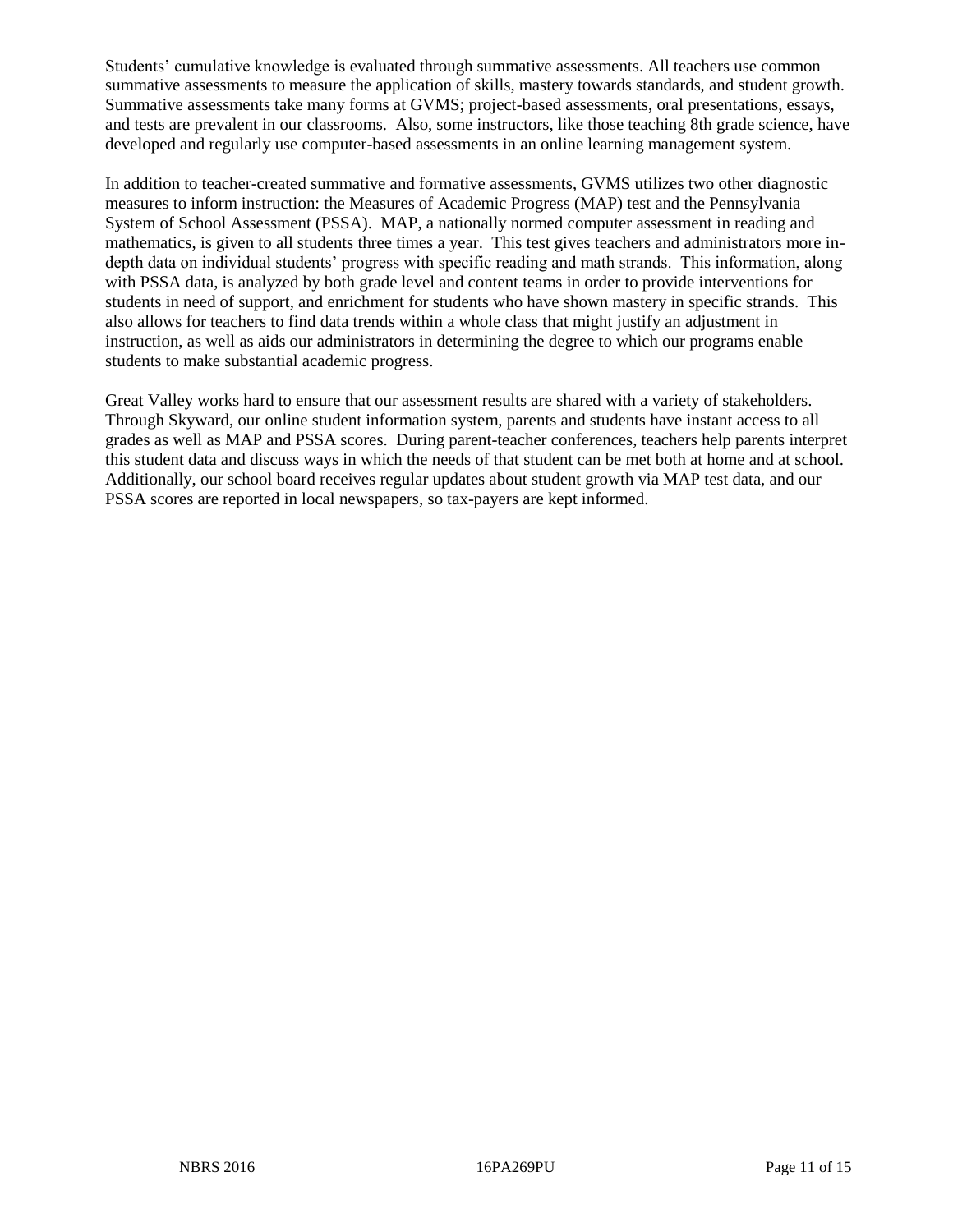## 1. School Climate/Culture:

Social and emotional education is paramount to GVMS's culture. The faculty strives to form a genuine relationship with each student which has a tremendous and lasting impact. Our students might not remember the details of our lessons, but they will remember the way we made them feel in our classrooms.

While a lot of relationships between staff and students develop in classrooms and on sports fields, students form bonds with teachers and peers through Patriot Pride (PP), our bi-monthly advocacy program. The goal of PP is to create a safe environment to promote students' academic, social, and behavioral success. Teacher-facilitated groups engage in activities around themes like stress-management, cyber-bullying, communication, and diversity. Because Patriot Pride provides communities within our larger school community, our positive school culture is more evident than ever before.

The culture among staff members is reassuring and collegial. The faculty makes an effort to know each other personally; this is the foundation for our strong collaborative spirit among and within departments. There is "positive peer pressure" among the faculty to evaluate our teaching and improve professionally. This culture of mentorship was set by former teachers. Every staff member in GVMS can name a retired colleague who was influential in forming her into the educator she is today.

Retired teachers have a hard time "staying away" from the strong school climate they helped to build. Former teachers happily return to substitute, run the TV studio, moderate the Geography Bee, and chaperone ski trips. One of the most lasting impacts of retirees on our school's culture is their continued participation in the seventh grade field trip to Cape Henlopen State Park. Conceived four decades ago by two, now retired, teachers, the outdoor education program is the longest tradition in GVMS. Countless retirees return to Henlopen every year to chaperone the week-long trip run exclusively by GVMS faculty. Henlopen is the optimum environment to educate the whole child. It provides dynamic learning experiences, promotes student leadership, and improves student attitudes towards education. Through team-oriented, cross-curricular activities prior to camp, students realize the interdisciplinary nature of knowledge. Once on the Atlantic coastline, teachers construct an atmosphere where classroom skills can be applied to actual learning situations outside the formal classroom. Because the trip invites cooperative interaction between the students and teachers, the effects contribute to our culture and stays with students throughout their middle school experience.

2. Engaging Families and Community:

At GVMS, the education of our students is a collaborative effort, and we pride ourselves in our work to engage the community with our learners. Essential to our collaboration is communication. Our MS Matters newsletter allows parents to know what is going on from week to week. Teachers communicate about students' progress through our on-line grading book, e-mails, phone calls, and an open invitation for a conference at any time during the school year.

Parent volunteers are actively engaged in our school. They can be found in the library daily helping in a variety of ways. Parents are guest speakers for career presentations, organized by our guidance department, and are also essential to the production of our school musical. Our school also utilizes volunteers as Key Communicators. This group's goal is to increase two-way communication between district office, the schools, and the parent community. Our PTO keeps families informed about district and school programs, and communicates parental input regarding policy, curriculum, programs and activities to school administrators

The Foundation at Great Valley garners community support and engagement for our school district and provides supplemental revenue through private philanthropy. The Foundation at Great Valley is organized and governed by a dedicated group of volunteer community and business leaders, retired corporate executives and educators. The Foundation has been extremely supportive and integral to student success at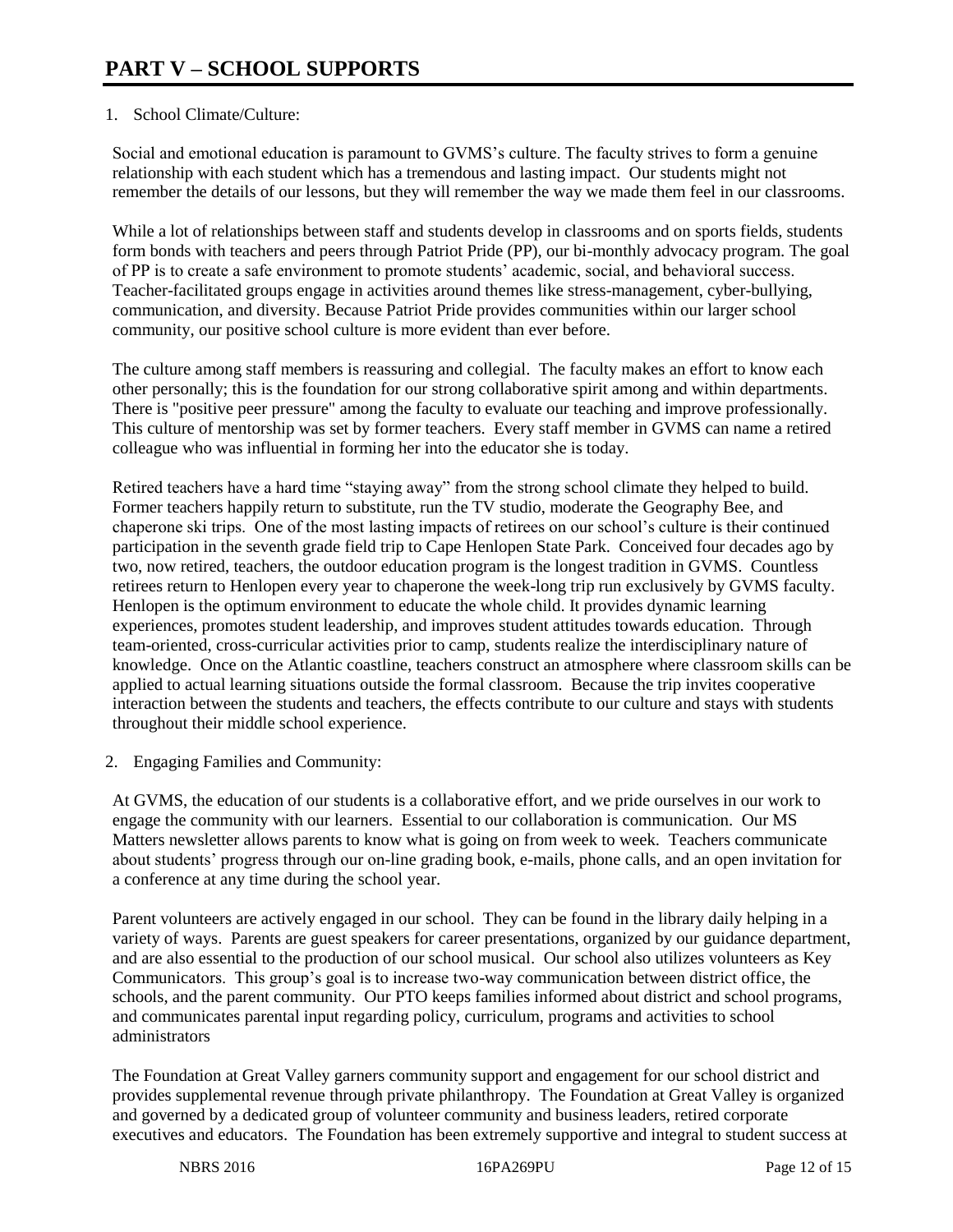our school. For example, the Foundation supported the iCompose curricular initiative that has been developed over the last three years. They helped provide the music technology grant needed to implement this innovative music technology component to the music curriculum. Additionally, the Foundation provided a grant to facilitate the creation of a Robotics program- where student teams design, build, and program robots to compete interscholastically in competitions.

With community support, the music department has been able to provide our students with the opportunity to showcase their talents in a wide variety of performances above and beyond traditional school concerts. In the 2015-2016 school year our students sang the national anthem at Lincoln Financial Field, performed at community events like Malvern Victorian Christmas and Memorial Day parade, and participated in community and state competitions.

Finally, we are pleased to have strong ties with community organizations like Home of the Sparrow, Safe Harbor, the Food Pantry at Covenant Presbyterian Church, Pocopson Nursing Home, and Peoples Light and Theater Company.

## 3. Professional Development:

While guided by our strategic plan and building goals, the purpose of Great Valley School District's (GVSD) professional development is to ensure the consistent implementation of high quality standardsaligned curricula, improve effective instructional practices, advance our ability to identify students who are academically at risk, and develop and monitor the use of interventions based upon student needs.

With the recent adoption of the PA Core standards, GVSD has focused its professional development on the continued improvement of both our curricula and instructional practices. Teacher training, led by expert consultants, focuses on rethinking how our teachers instruct, facilitate, and assess our students. The district provides opportunities for teachers to attend conferences, take classes, research educational technology, and collaborate in order to better meet the needs of our students, as well as advance our programs into the future.

In ELA, faculty members have been engaged in curriculum writing and revision, with an emphasis on differentiated instruction and a shift toward teaching skills, rather than texts. The Math department has focused on an adaptation of the Singapore Math program, specifically the use of manipulatives and drawing bar models to help student represent concepts concretely and with pictures. They have also focused on the development of math exercises that require students to make cross-unit connections in application.

Each year, our faculty also participates in a professional growth contract using specialized resources focused on specific district goal areas. While working independently or with colleagues, teachers have the opportunity to read, study, discuss, and then integrate new learning into their instructional practices. Ultimately the goal of this contract is to increase student academic growth, and teachers provide evidence of this work such as data that was used to inform instruction, examples of student work, and strategies and resources that were employed to meet the needs of all learners.

Another component of professional development is the formation of Student Learning Objectives or SLOs. These content-specific, grade level learning objectives provide evidence of teacher's instructional impact on student learning through the analysis of data. In-service days primarily provide colleagues in each content area the opportunity for additional time to work together on curriculum, assessment and instruction. A consistent theme of this work has been increasing academic rigor. For example, our teachers have been trying to improve assessments such that students are more often asked to analyze, synthesize, reason, and apply in order to show content mastery.

## 4. School Leadership:

The leadership philosophy of our building principals is focused on a simple goal: to serve those who serve our students. One way that administrative leadership has impacted our school success is that they empower the faculty to be instructional leaders, acting with a collective focus on the development of the whole child.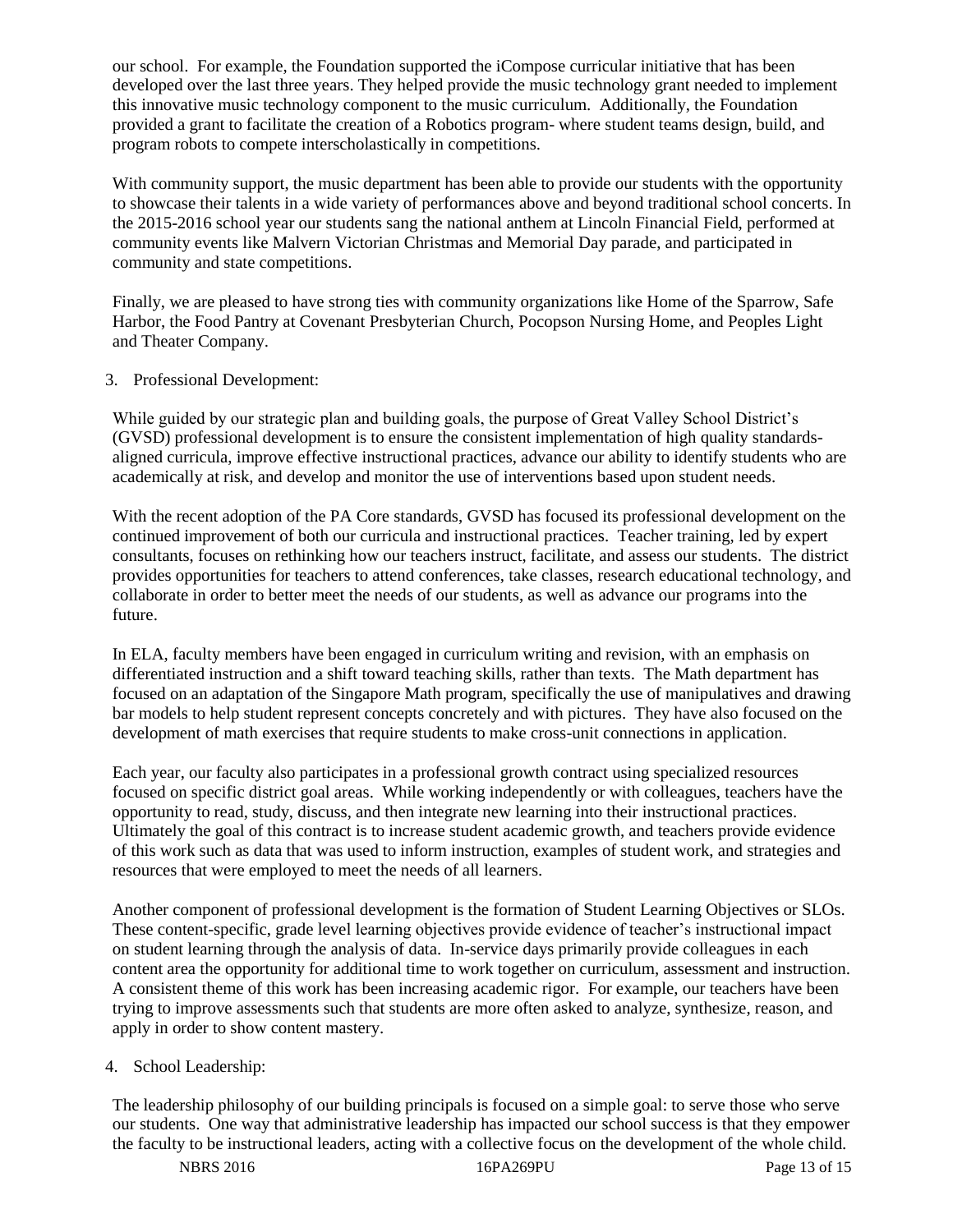Teachers are the catalysts for new initiatives, certain that the administrative team recognizes their professional expertise and supports innovative pedagogical risks that will directly benefit our students.

When lean economic times had the potential to impact student success, our administration fought to maintain programs, allocate resources, and preserve traditions. For example, when neighboring districts were removing electives from the middle school experience, our principals ensured that students would still receive this instruction daily. Additionally, the administrative vision focuses on reaching the 21st century learner through new technology. For instance, in addition to our school's labs, every classroom was provided a mini-pad. Some classrooms have the added advantage of receiving laptop carts

Faculty leaders who demonstrate exemplary pedagogy are acknowledged and encouraged by administration to participate in professional opportunities. For example, members of our science department have presented at various state and national conferences, including a presentation entitled, "Teaching the 21st Century Learner through Collaboration, Technology, and Inquiry." Our entire school community benefits from an administrative approach that is focused on removing impediments to student progress and providing support for classroom leaders.

Another component of school leadership is an environment of open communication. Our principals function as a team with a consistent message. Decisions are not made in isolation; there are frequent opportunities for collaboration within the school day. For example, grade level teams have meetings with our administration team weekly. This communication is essential because it provides an opportunity for all the teachers to participate in a dialogue with the principals in a timely forum. Topics are generated by both administration and teachers and can range from information about a new technology initiative to field trip coordination. This partnership has resulted in decisions about scheduling, grading practices, and discipline interventions. Another priority of administration is a concerted and ongoing appraisal of the "state of our school", including the celebration of faculty achievements and student progress. It is evident that school leadership impacts our students' academic growth and achievement.